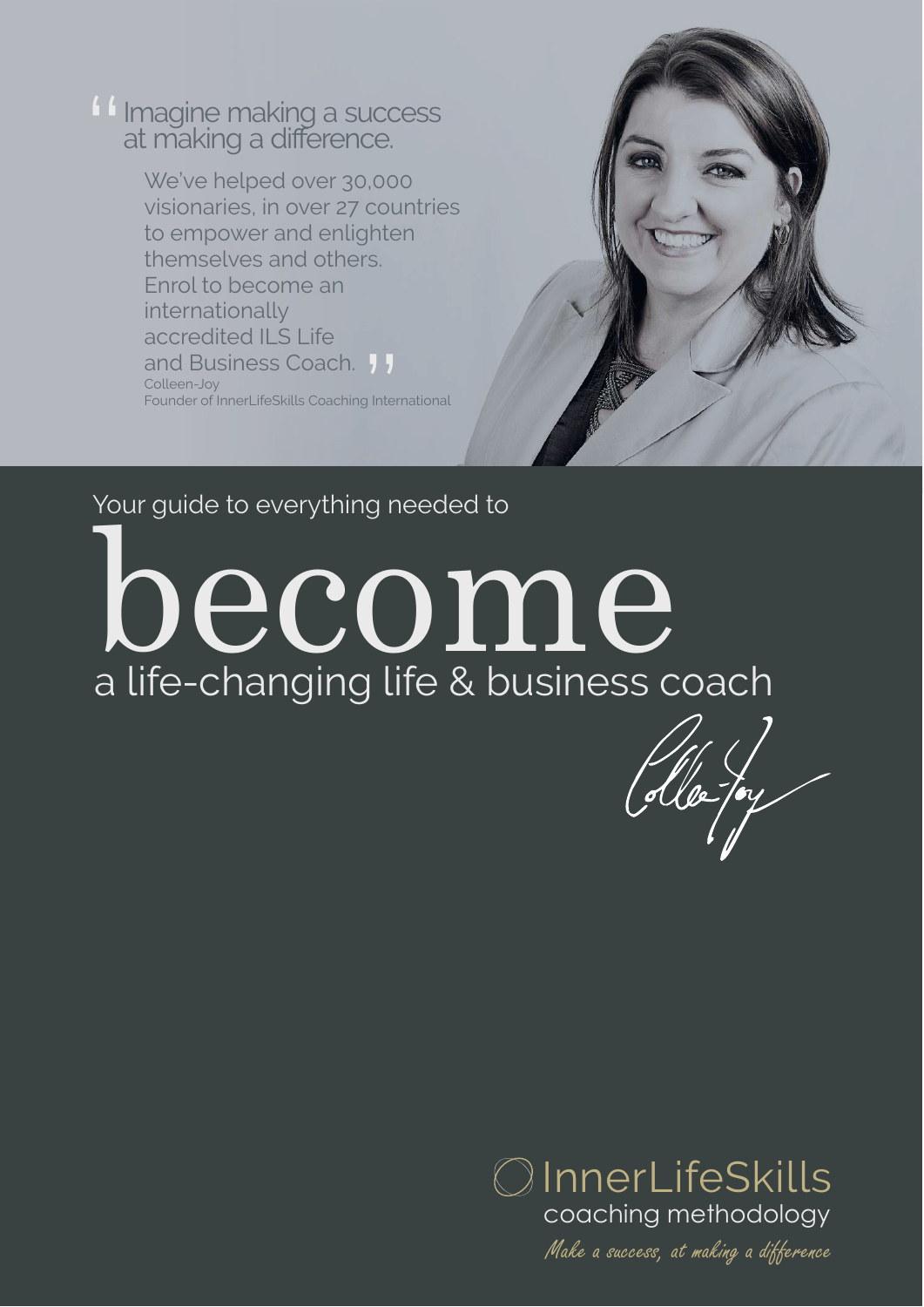### What's your dream?

**How important is it for you to have a career that you love?** Where your work expresses your true self and brings joy. What would it feel like to have the skills and knowledge to empower and enlighten yourself and others—simply by using powerful thinking processes. And lastly, how would you design your life if you were free—free to work the hours of your

If this vision speaks to you, know that many of us are living this reality. We've earned our freedom—this is your opportunity to do the same.

oaching professionally and also coaching their relationships,<br>d communities. We all need, as many good people as possible,<br>uccess at making a difference. Your dream matters to you, but it also matters because the world needs visionaries with the skills to empower and enlighten. We need master communicators to inspire, uplift and drive solution focused change. The world needs people who can improve thinking, turning minds from spiral down destruction, to spiral up breakthroughs. **We need people who can transform inner obstacles**—**changing fear to peace, procrastination to action, ignorance to wisdom, and doubt to confidence.** The world needs coaches capable of helping others to **help themselves**. This is what it Coaches, coaching professionally and also coaching their relationships, families and communities. We all need, as many good people as possible, making a success at making a difference.

### How long does it take?



study to qualify 6 hours a week

build your business 6 - 36 months

**Is becoming a successful coach easy?** This is not a weekend fix. You'll need to commit to 1 year of 6-hours a week (part-time) to qualify and a 2nd year if you opt to join our program where we mentor you to build your coaching brand.

We give you everything you need: ICF ACTP internationally accredited competencies, 50+ ILS processes, 111+ methods and training to build a business. It takes approx. 6 to 36 months to build a coach business.

**We do earn our right to have the privilege of changing lives. If you want this, we are here to support your journey.** You'll also have the freedom to choose a **niche speciality**: youth, life, business, executive, wellness, financial or to build your own unique brand etc. Our top course "ILS Master Coach" equips you to coach all niche markets and all client goals.



#### the faces of some of our successful alumni

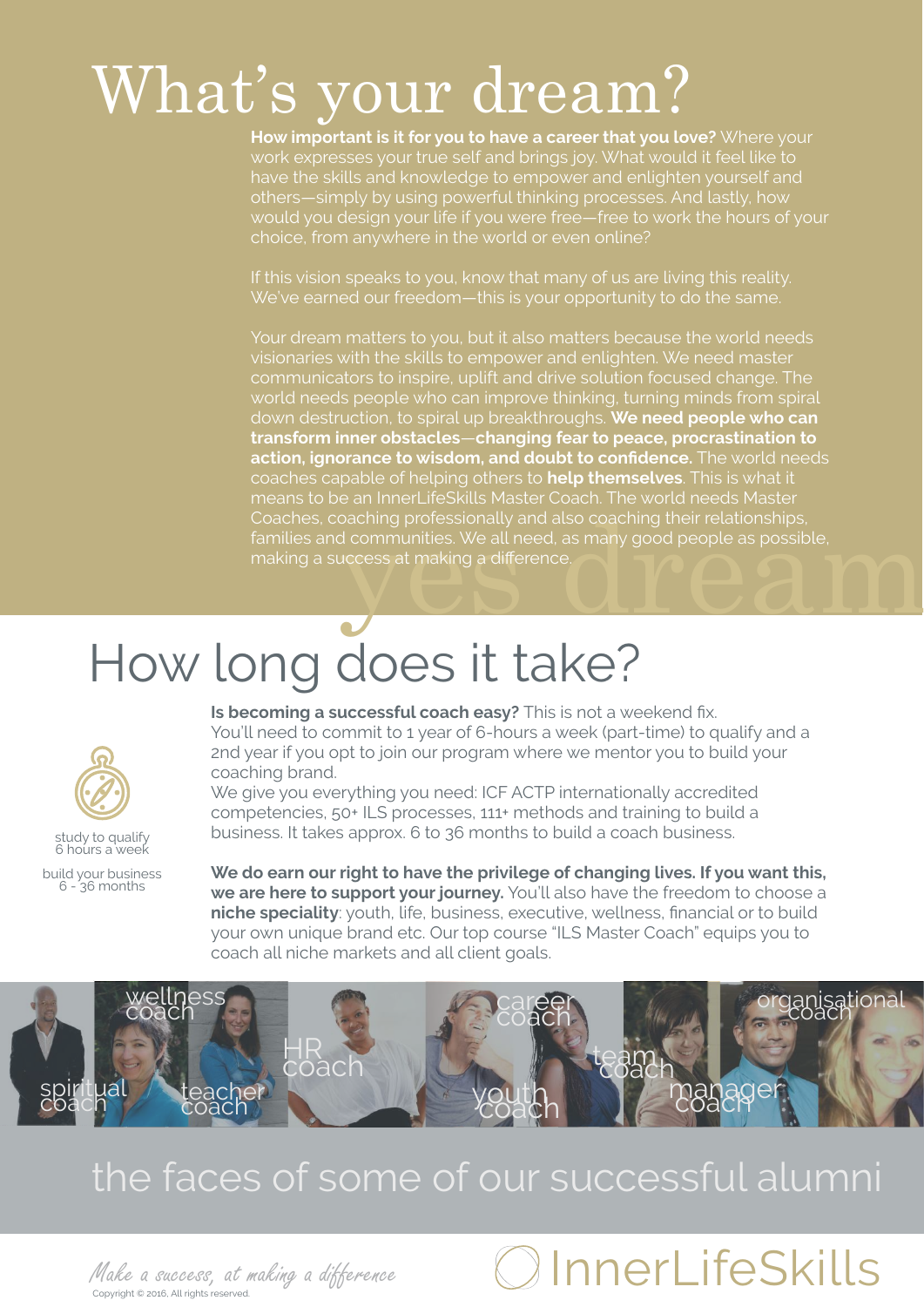#### What can you do with your qualification?



Because your qualification "ILS Master Coach" is **internationally accredited** at the highest level by the ICF (International Coaching Federation), you'll have the credibility and skills to coach anywhere in the world, or online to the world.

Here are some of the paths our graduate coaches take. With an ILS Master Coach qualification you could:

- Build a Life Coach Business
- Build a Business Coach consultancy
- **Become a niche market coach e.g. youth coach, executive** coach, wellness coach, weight loss coach etc.
- Add life coaching services to an existing business e.g. physical wellness practioners, psychologists, consultants.
- Boost or change an existing career or seek a promotion because of your new skills e.g. manager as coach, HR coach, talent development coach, etc.
- Partner with other service businesses to offer coaching, e.g. with psychology, wellness, health, school or college.
- License with ILS to train ILS courses (for top coaches only).

According to Forbes, Coaching is a \$1 Billion industry.<br>According to ICF, the average annual income for coaches is \$50,000 (R600,000). According to ICF, the average annual income for coaches is \$50,000 (R600,000).

### What skills will you gain? Build inner wells



To truly empower and enlighten it's no good endlessly giving others your 'water' (your solutions, strength and help). As an InnerLifeSkills Master Coach you'll be skilled to **help people to help themselves**. Using structured coached conversations and **50+ unique thinking processes**, you'll be able to build people's inner wells, so that they can access their inner wealth (insights, wisdom, strength, talents, goals, etc). You'll also be able to coach them to transform their inner obstacles like fear, procrastination and doubt.

}

Transform inner obstacles EMPOWER <
Free inner wealth

Copyright © 2016, All rights reserved.

### Make a success, at making a difference  $\bigcirc$  InnerLifeSkills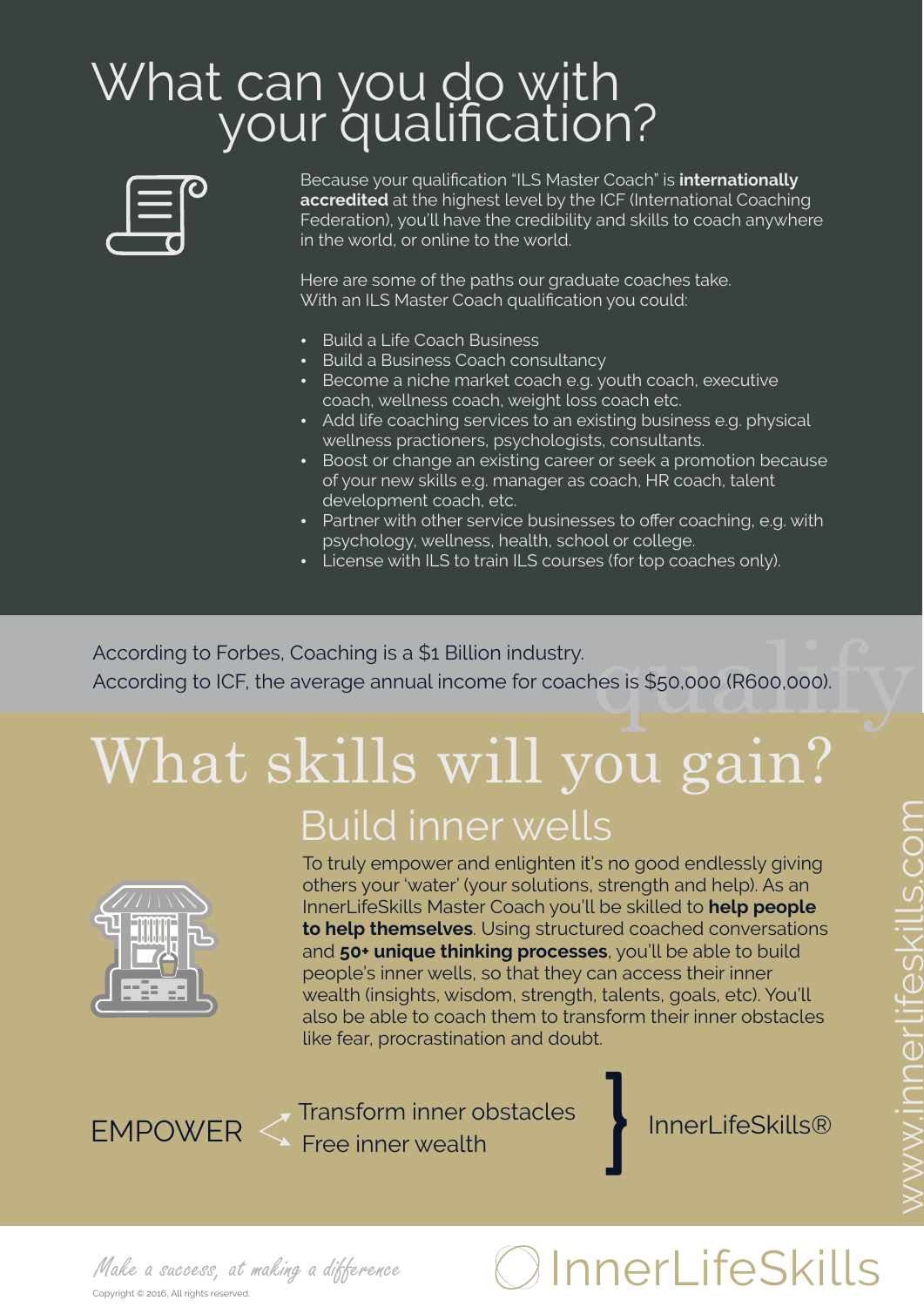### What credibility does your ILS qualification carry?







- International ICF ACTP Accredition 162-213 hours
- SETA Accredited training provider
- Dept of Education training provider
- COMENSA training provider member
- 30,000+ students in over 27 countries
- 9/10 average rating with organisational clients training over 10 years, 5 star rating from public students.

#### Who are your trainers?



The ILS® team of top professional coach trainers, is lead by Colleen-Joy an accomplished published author, coach and entrepreneur, who has given over 900 presentations globally. Colleen has helped many thousands on their path to be empowered and enlightened.

In 2002 Colleen saw that many traditional life coaches (even well trained ones) often struggled to coach inner obstacles and to help others to access their inner wealth. So she combined international coaching competencies with her unique processes—to create a coaching

Make a success, at making a difference

### $\mathfrak I$ InnerLifeSkills

experts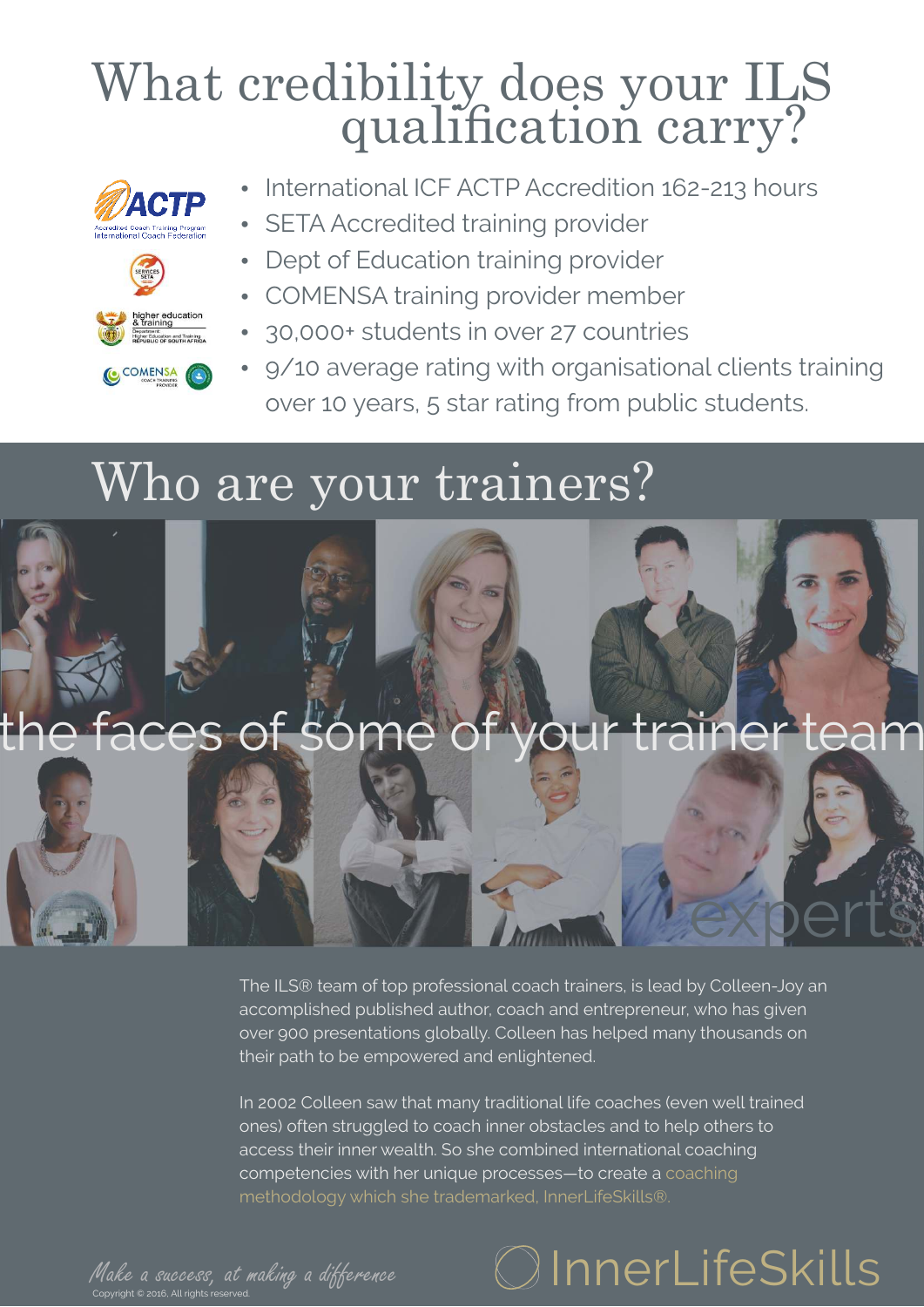After training coaches for near to 2 decades in over 27 countries, we've learned a few important do's and don'ts for becoming a successful life and business coach. We highly recommend you consider these.

# please **don**

- Study with just anybody!
- Assume that you know what coaching is. Many make the honest mistake of thinking that coaching is the same as mentoring, guiding and everyday helping. It's not.
- Learn only traditional coaching methods, or 1 primary method—this will likely severely restrict you.
- Not learn how to build a coaching business.
- Only learn *about* coaching, many academic courses are heavily theoretical and don't equip you to actually coach.
- Only learn to coach individuals.
- Be restricted to coaching one type of coaching or one niche e.g. only life coaching, or only action plans for goals.
- please **do** • Chose an ICF accredited coach training program—get real coach training, so that you can coach anywhere in the world.
	- Know what real coaching is and isn't (see our guide on the next page).
	- Go beyond traditional coaching. ILS teaches you over 50+ unique coaching processes with easy scripts and worksheets. You also learn 111+ methods.
	- Learn how to build a coaching business from actual coaches who are successful (all ILS Coach trainers work as coaches). You get 6 hours of coach business builder training and our 7 Step Dream Builder template.
	- Make sure that you start coaching soon in your course. With ILS you start actually coaching within the first 6 hours of training.
	- Adapt your coaching to groups and individuals. We do teach you how.
- Adapt your coaching to groups and<br>
individuals. We do teach you how.<br>
 Be able to specialise and coach many<br>
niche markets. Be able to coach any<br>
goal. ILS Master Coach includes Be able to specialise and coach many niche markets. Be able to coach any goal. ILS Master Coach includes teaching you how to coach youth, wellness, corporate, life, business niches and for ANY goal.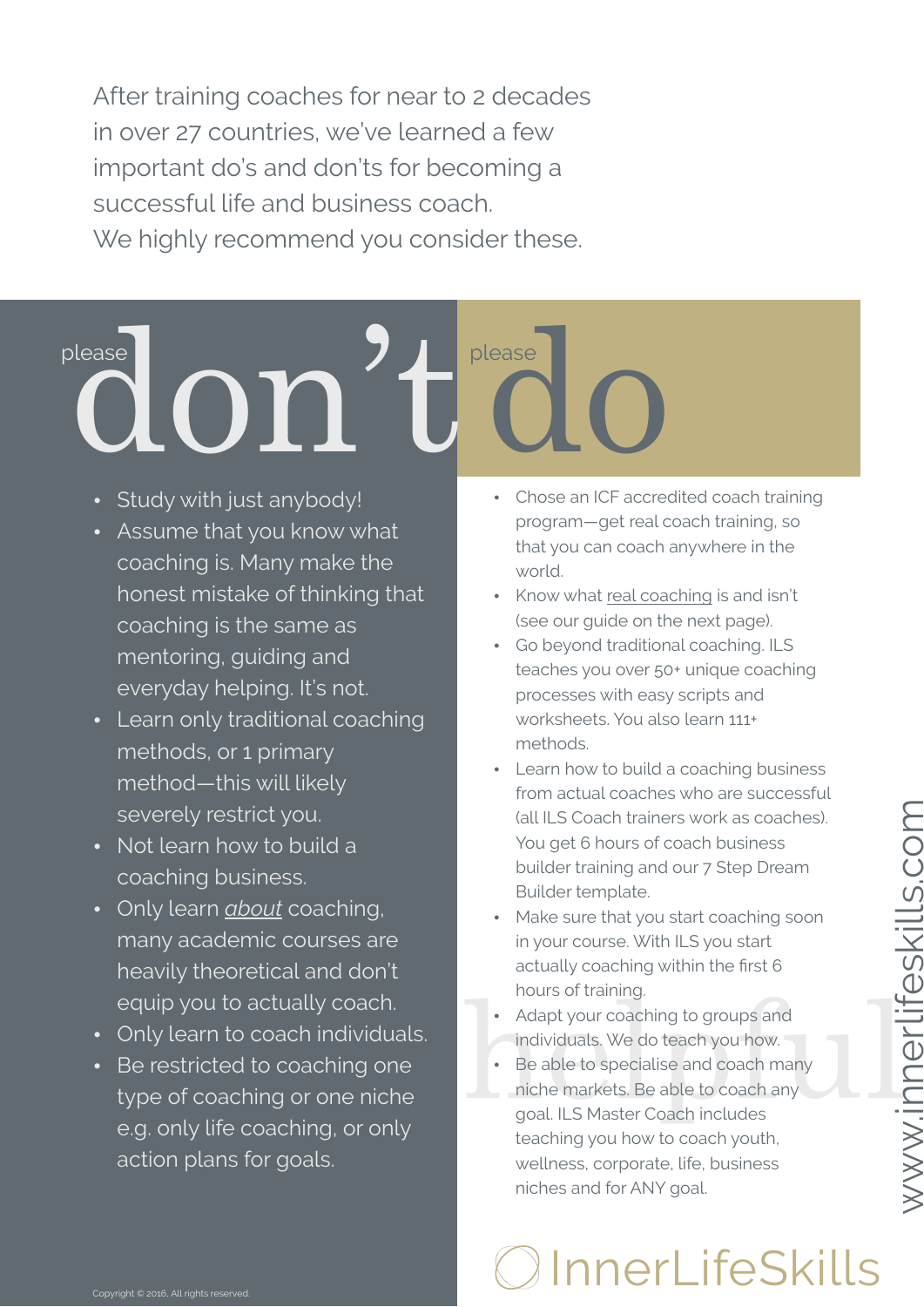### What real coaching really is ?

# **ISN't ISAS**

- Mentoring
- Teaching or training
- Ordinary helping
- Counselling

Pure coaching skills boosts all of the above! With our training you will be able to offer **pure** or **blended**  coaching, where you can blend coaching with mentoring and other modalities.

If you're already helping others, now you can learn to professionally help them to help themselves. Less burden on you, more empowerment for them.



- 16th century: from French 'coche', and from Hungarian 'kocsi' (wagon) from Kocs. In the 18th century, the word 'coach' started being used as a verb. Coaching, like a carriage-coach**, is a way to get**— **from where you are now**—**to where you want to be.**
- As a coach you'll learn very specific coaching competencies, basically a set of skills and methods that enable you to coach a meeting or conversation, so that the person you coach can...
- 1. Find "where they want to get to" their own goal or aspiration,
- 2. then create their own solutions
- 3. and finally create an action plan to get there.

As an ILS Master Coach you'll be able to offer the best of traditional coaching (as explained above with goal setting and action plans), *and* you'll also be able to coach people to **transform their inner obstacles and liberate their inner wealth.** 

skills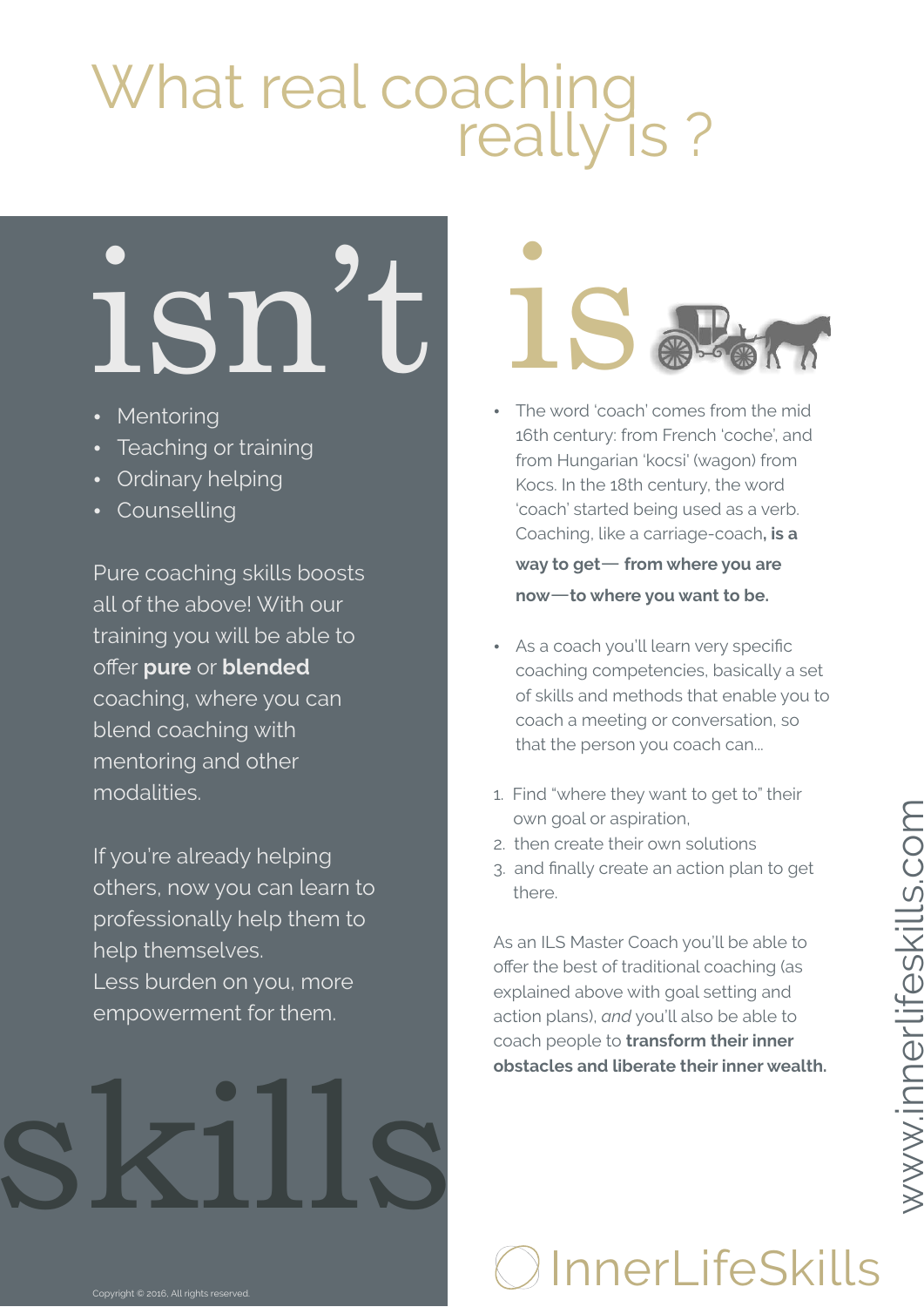### Where can you study to be a life coach?



Most ICF accredited training programs are offered as teleclasses (online phone conference calls with groups of 20+), this works but can make it too easy for students to be neglected—students also miss the visual contact of a class. With InnerLifeSkills you get the convenience of **live online classes**—which means that you can study from anywhere with high speed internet (ADSL or fibre).

We keep our student groups small, and run regular courses, to ensure personal attention. Our courses are very competitively priced compared to other ICF programs. So if you don't have high speed internet, we suggest investing in it to have access to our **very enjoyable, small, personal interactive classes.** 

ILS STUDENTS LOGIN FROM ANYWHERE IN THE WORLD: USA, CANADA, SOUTH AFRICA, UK, SINGAPORE, AUSTRALIA, ITALY, DUBAI, AFRICA, NAMIBIA, MOZAMBIQUE, BRAZIL, SWEDEN, UK, ICELAND, GERMANY, HONG KONG, PHILIPPINES, NIGERIA, FRANCE, UKRAINE, POLAND, GREECE, EUROPE, SWAZILAND, SOUTH AMERICA....

Δ

 $\blacksquare$ 

**Login from any device** anywhere in the world for our real-time interactive webinar classes.

ا کالا

- As a backup, if your internet or power is down, you can **call in from a phone**.
- $\cdot$  If you miss a class, no worries, classes are **recorded** and your notes are comprehensive.
- Practise coaching your fellow students in break-away online rooms. Your trainer visits you to observe and give valuable feedback.
- Watch your **trainer** offering live teachings, discussions, demos and slides. Ask questions, and enjoy the energy and connection of the group.

By Coaches for Coaches...

Your notes, worksheets, scripts, training videos and over 20+ hours of audio sample coaching sessions...

are also available to you 27/7 online (tree saving), and for life!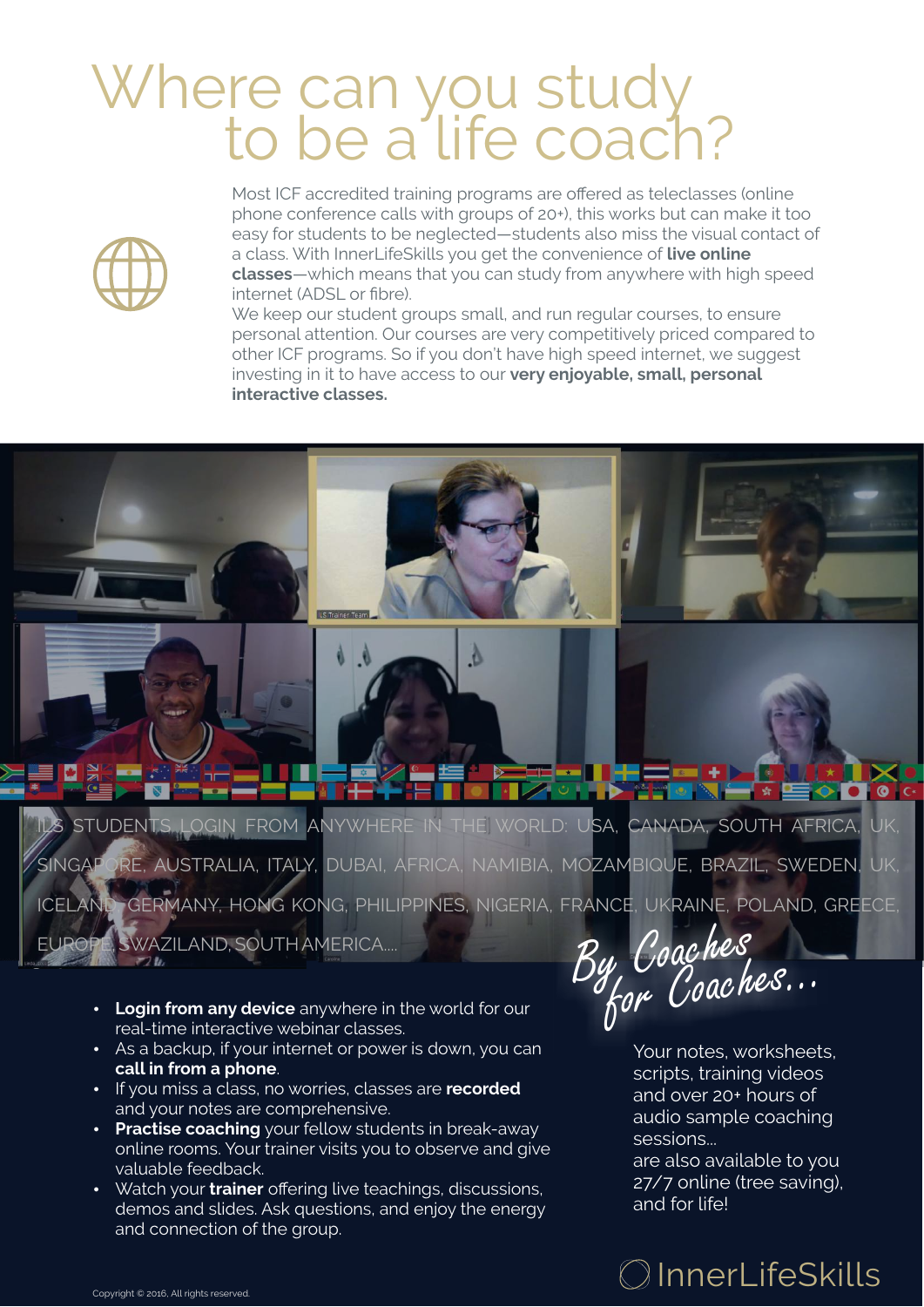

When you learn to coach, it's critically important to know how to: transform inner obstacles (like procrastination, fear, doubt) + liberate inner wealth (like insights, wisdom, talent, strength). Our top program, ILS Master Coach teaches you over 50 processes and 111 methods to do exactly that!

### Which course is for you?

These are our life and business coach qualification program options.

1-2 YEARS

**ILS MASTER COACH or ILS MASTER COACH ENTREPRENEUR- top qualification to coach any niche specialisation and build a coaching brand. DURATION: 1 year or 2 years**, 3-4 hour online classes + 2 hours homework a week. **ICF HOURS:** Worth 162-213 hours ICF ACTP accredited training hours. If you want our full top ICF ACTP qualification, that includes specialisation areas like coaching intuition, family dynamics, enneagram, purpose, etc, 50+ processes and 111+ methods, then enrol for **ILS Master Coach**.

#### **ILS Master Coach includes all of these shorter certification courses:**

6 MONTHS

**ILS PROFESSIONAL COACH - qualification to coach professionally. DURATION: 6 months**, 3-4 hour online class a week, + 3 hours practical per week. **ICF HOURS:** Worth 62 hours ICF accredited training hours. If you are wanting a qualification that equips you to start coaching professionally, 20+ processes and 30+ methods, then enrol for **ILS Professional Coach**.

3 WEEKS

#### **ILS COACH 101 - foundation essential coaching skills DURATION: 1 month**, 3-4 hour online class a week.

**ICF HOURS:** Worth 14 hours ICF ACSTH accredited training hours. If you are wanting a low risk entry point to get foundation skills, to learn our 3 Step Coaching Method and 3 Skills Sets, then enrol for **ILS Coach 101**.



Copyright © 2016, All rights reserved.

### How to enrol?

**Email us** to be on the list to be in our next available student group.

OR email any questions to our Director of operations Chantel.

info@innerlifeskills.com

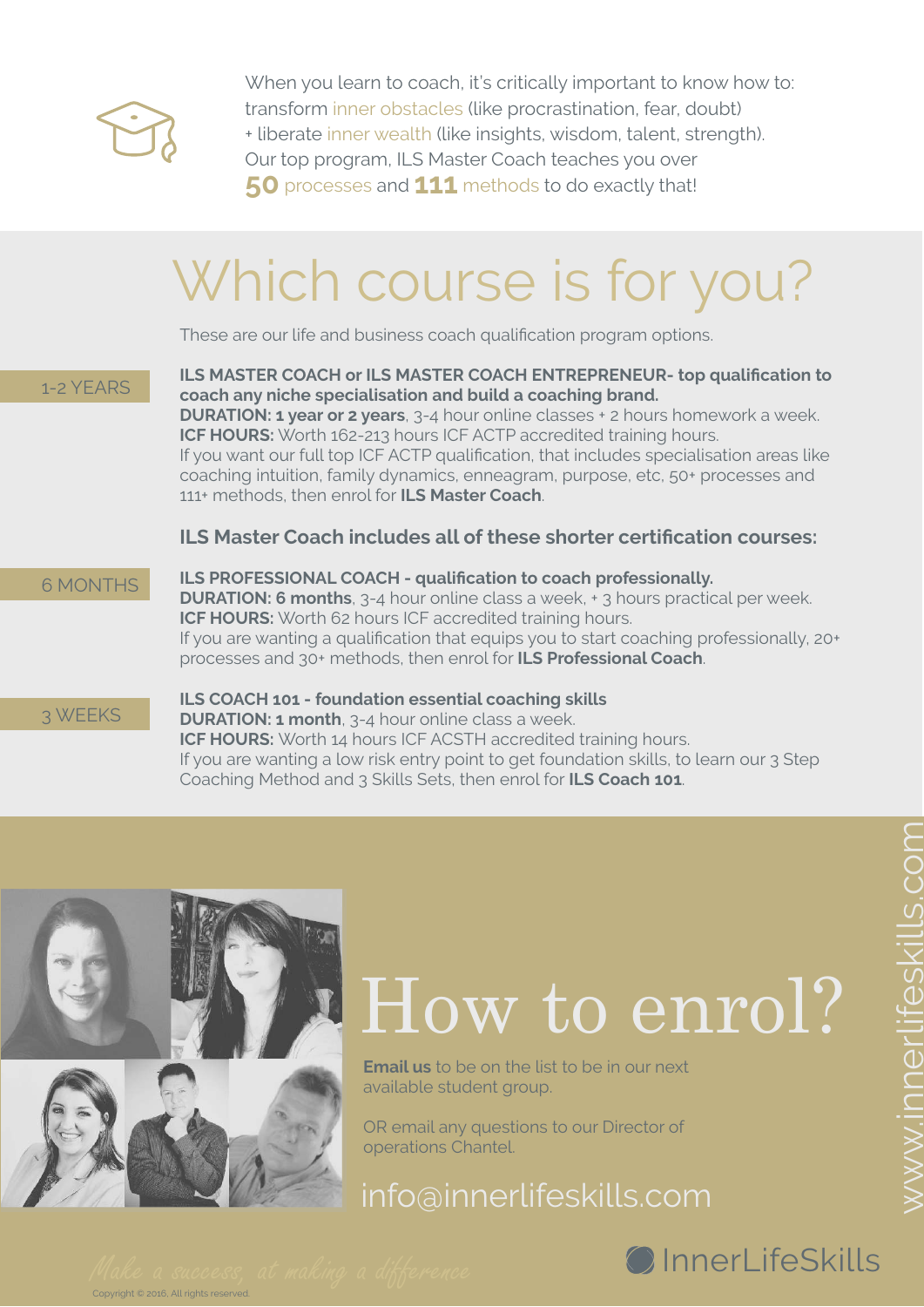## What is the scientific basis<br>behind InnerLIfeSkills?





#### **WHAT REALLY MOTIVATES US? MIT, MASSACHUSETTS INSTITUTE OF TECHNOLOGY STUDY:**

According to the findings of a MIT study, and by top tier Economists at the University of Chicago and Carnegie Mellon, when people are asked to perform tasks that require higher cognitive function (rather than pure mechanical work), money is not a motivator. In fact, outside of fair pay, using financial rewards to motivate people who need to think and solve problems, actually surprisingly lowers motivation. The studies and experiments which were repeated in affluent USA and rural impoverished India, proved that regardless of ones economic status, 3 primary factors motivate us all:

- Autonomy (being able to work independently),
- Mastery (the challenge to improve and master a skill) and
- Purpose (making a meaningful contribution).

(Source Dan Pink, RSA talk on "The Surprising truth about what motivates us.)

ILS Coaching calls this **A.M.P.** Our methodology works with all 3 motivators to help our coaches to get their clients '**AMPed**'. Our coaching style drives autonomy, mastery and purpose.

#### **WHOLE BRAIN, 3 SUB BRAINS AND 3 BODY BRAINS:**

**WHOLE BRAIN:** Most everyone in the human development space has heard of the left and right hemispheres of the brain. Left being predominantly responsible for rational, linear thinking and right for creative, intuitive thinking. The ILS Coaching methodology coaches the whole brain, both rational linear solution focus with creative, intuitive processing.

**3 SUB BRAINS:** It is known in the field of physiology that the human brain comprises 3 sub-brains. Each is linked to an ancient genetic lineage and is biologically similar to the brains of other species. The oldest brain, the reptilian brain, is similar to the brains of reptiles. It is responsible for our fight or flight response. InnerLifeSkills Coaching ensures that this brain is appeased first, by using natural and seamless rapport building methods. The Mammalian brain is worked with next. This brain is responsible for symbolism, story telling and emotion. Our coaches learn to access this brain, creating maximum buy-in and inspiration. Finally the youngest Neo Cortex, the seat of reason, is worked with. Our structured logical measures and action plan coaching activate this very human brain.

#### **3 BODY BRAINS:**

Cutting edge research shows that the heart and gut are brains in their own right, complete with neurology and dynamic intelligence. InnerLifeSkills Master Coaches learn processes to work with body awareness, somatic intelligence and gut based intuition.





DID YOU KNOW: We do our small part for the environment. To reduce paper use and printing, we completed putting our all our courses online in 2017. Our offices are 90% solar power driven, have an organic vegetable gardens and water tanks.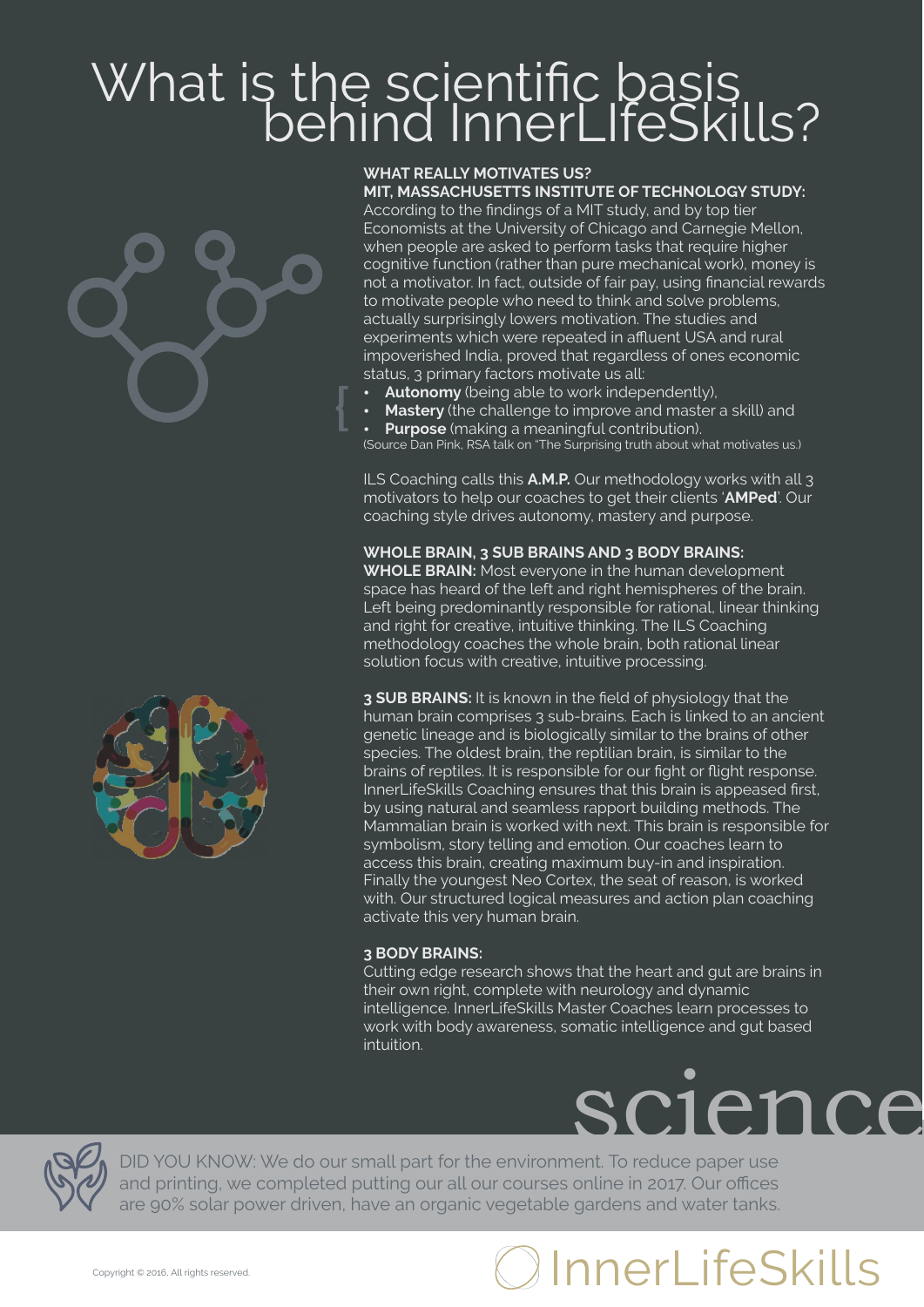### OP TIPS FROM TOP ILS COACHES



#### What does it take to succeed as a coach?

An unfailing vision to live with purpose and passion.

*GLENN-DOUGLAS HAIG ILS Life and Business Master Coach, Author, and ILS Trainer.* 

#### What advice do you have for aspiring coaches?

 $\mathcal{L}$  Be committed; be present and be prepared to see your life taking a whole new meaning. Studying coaching through ILS is a lifetime opportunity to be embraced. Make the most of it! Put yourself through the rigour of the ILS 7 Step Dreambuilder and you will not falter.

Do not expect to get everything right the first time. Keep to the structure of the Dream Builder whilst positioning and marketing your business. Allow yourself an opportunity to learn, to feel yourself and to grow. You don't have to rush into highly targeted narrowly defined niching.



*SHONI KHANGALA Founder CEO of Potential Exponents. Former Senior Manager at the Robben Island Museum. Master's Degrees: in Marketing from (Scotland); Tourism Development Management, Bachelor of Science degree. ILS Life and Business Master Coach, ILS Enneagram Coach and ILS Trainer. COMENSA's Ethics Portfolio Committee.* 

#### What tips can you give to new coaches?



I learned the beautiful lesson from my business mentor to never burn bridges. I honoured this. My first client was the company I'd left to study to become a coach and trainer. I had a very strong relationship with them you see, and they welcomed me back to coach and to train their staff. They are still a very good client of mine today.

LEONI COETZEE Past senior manager at the largest youth marketing agency in *Africa, ILS Life and Business Master Coach and ILS Trainer.* 

#### What would you tell manager coaches to focus on?

Go with your intuition and be guided always by your inner wisdom. Remember, be credible, authentic and trustworthy and build and nurture relationships.

*NANDHA GOVENDER ILS Master Coach, Fellow and certified Director with the Institute of Directors, Registered Professional Mechanical Engineer with the Engineering Council of SA, BSC. Engineering (mechanical) degree and General Manager:Water and Environmental Operations within Eskom Holdings SOC Ltd.*



I followed my bliss… and it led me to where I am today – **being who I am and doing what I love.** I left the corporate world in 2013 to follow my passion and I am now an internationally certified InnerLifeSkills® Life Coach. I run my own private coaching practice in Cape Town and I am also a media spokesperson and complementary health consultant.

*GUILIA CRISCUOLO ILS Master Coach, qualified pharmacist and complementary health consultant.*

Why did you leave a secure job?

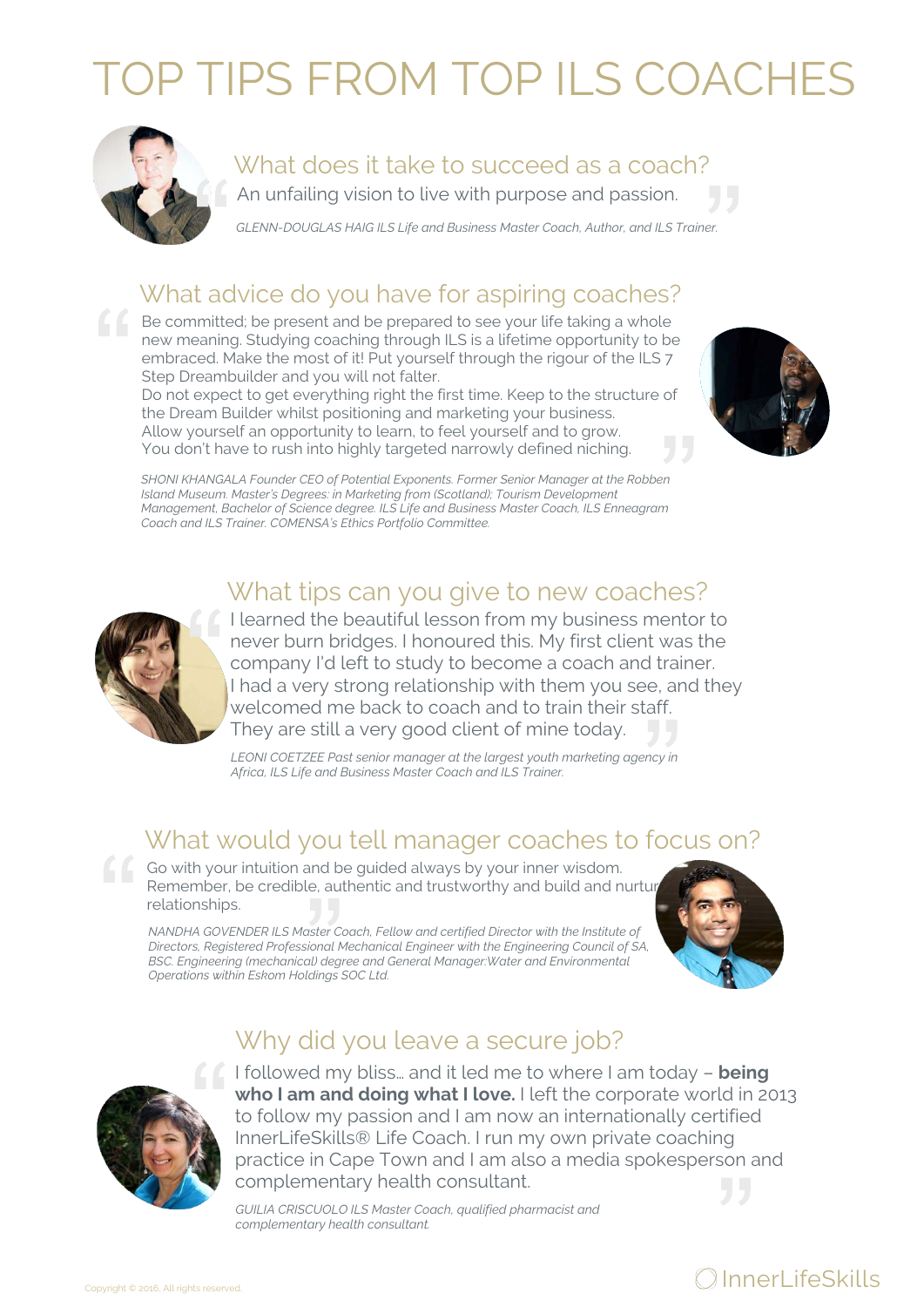### TOP TIPS FROM TOP ILS COACHE



#### As a coach with numerous accolades, what advice do you have for new coaches ?

Embrace every step of the journey, and try out every tool several times on any situation in your life that is not yet ideal. You will be able to practice and master the tools personally, and there's no better marketing for new coaches than to share your own successes and what's already working for you early on. Do the same with any friends, family and potential clients too, and ask for early feedback to learn and grow from your practice sessions, so by the time you're graduating from your course, you are ready to professionalise and charge for your awesome new skills and services!

*MICHELLE JACOBS Founder of Action Innovation and The Creative Coaching Collective. Honors Degree in Organisational Psychology and a Bachelors Degree in Organisational Psychology and Economics. ILS Master Coach. Certificates in Corporate Social Investment, Social Entrepreneurship, Entrepreneurship, Facilitation, Creativity, Visual Art, Training, Coaching, Innovation and Project Management.* 

#### What advice do you have for aspiring life and youth coaches?

**Trust the coaching process, be curious and go with the FLOW.** Your clients don't need you to be an expert on their journey, they only want to feel that they have your full support - whether they succeed or fail. That's when they can experience the real value of coaching. It goes beyond the step-by-step expertise. They want to jump and your job is to ask them; h w high?



KHANYA MATLALA *ILS Master Coach and Trainer, ILS Enneagram Coach Trainer, COMENSA member. Seta registered facilitator, Business woman.*

#### What inspiration do you have for new coaches?



 Always be the light of every niche market you tap into, don't do it for the money but do it for the life you will give to the niche market and the money will follow.

*MODIBA SAMUEL PHALA ILS Master Coach, Businessman, Religious Leader.* 

#### How can one add coaching to other services?

To honour my vision of giving back and to add value to my patients, I added an internationally accredited professional Life Coaching qualification to my work as a Physiotherapist. Patients are more motivated and committed to their lifestyle changes. Because of the difference this has made to my practice, I am now licensed and trained by ILS to bring these invaluable skills to my fellow health care professionals. These skills transform patient care conversations.



MONIQUE DE BEER *University of Stellenbosch (2000) B.S.c Physiotherapy, ILS Master Coach and ILS Trainer.*